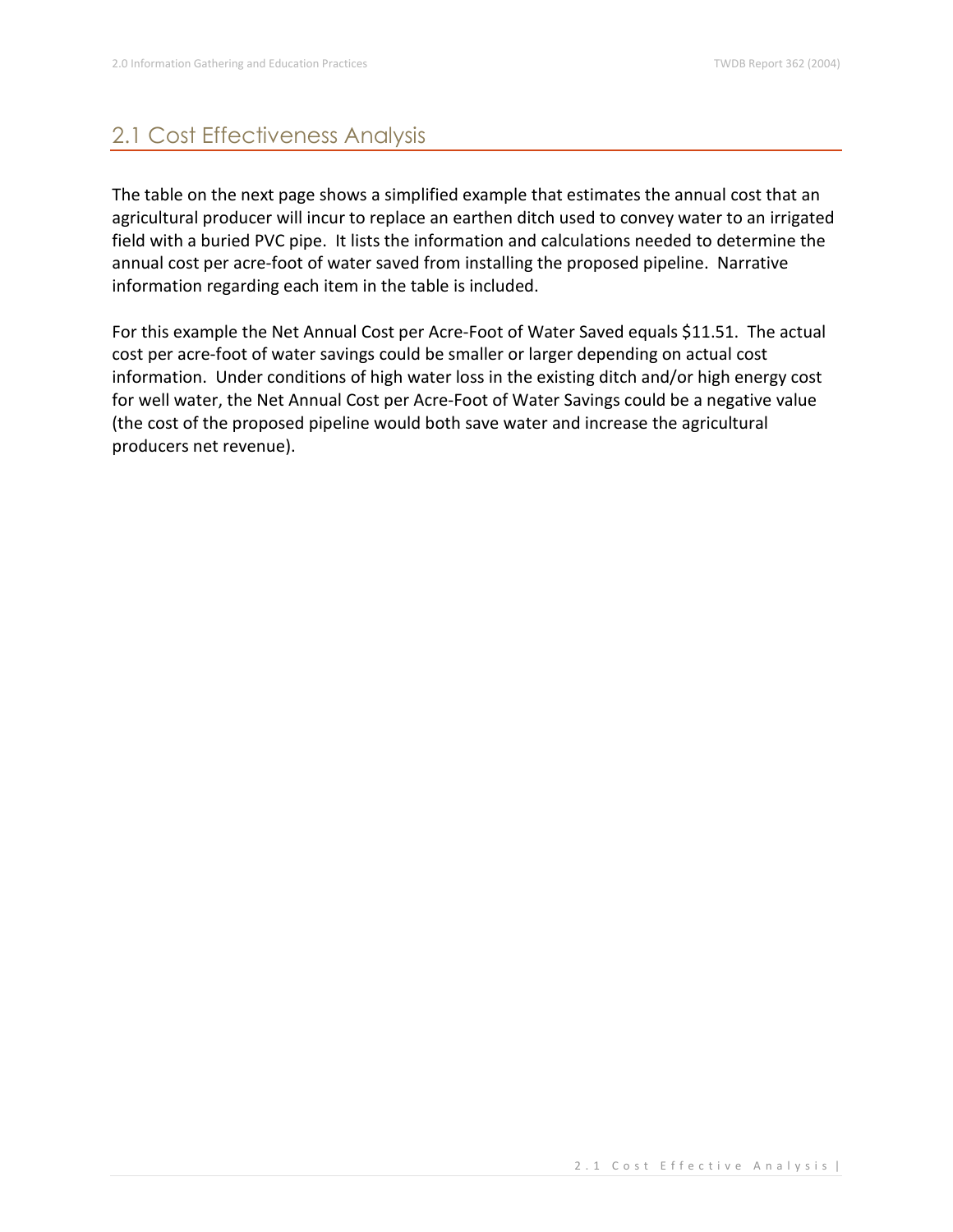| Item           | Description                                                                                                          |                 | Units              |
|----------------|----------------------------------------------------------------------------------------------------------------------|-----------------|--------------------|
| 1              | Water Source:                                                                                                        | Irrigation Well |                    |
| $\overline{c}$ | Typical Irrigated Crop:                                                                                              | Alfalfa         |                    |
| 3              | Gross Water Application for Crop:                                                                                    | 4.00            | ac-ft/yr           |
| 4              | Energy Cost per Acre-Foot of Water from Irrigation Well:                                                             | \$20.00         | $\sqrt{$}$ /ac-ft  |
| 5              | Irrigated Area:                                                                                                      | 120             | ac                 |
| 6              | Design Flow Rate for Pipeline:                                                                                       | 800             | gpm                |
| $\overline{7}$ | Gross Annual Water Application:                                                                                      | 480             | ac-ft              |
| 8              | Time Required to Apply Irrigation Water:                                                                             | 136             | days/yr            |
| 9              | PVC Pressurized Irrigation Pipe (Class 100) Pipe Diameter:                                                           | 10              | inches             |
| 10             | Pipeline Length:                                                                                                     | 5,280           | ft                 |
| 11             | Assumed Capital Recovery Period for Project:                                                                         | 20              | yr                 |
| 12             | Assumed Interest Rate for Capital:                                                                                   | $6.00\%$        | $\frac{0}{0}$      |
| 13             | Annual Water Savings:                                                                                                | 136             | ac-ft              |
| 14             | Capital Cost for Pipeline:                                                                                           | \$10.00         | $\frac{\pi}{3}$    |
| 15             | Capital Cost for Pipeline:                                                                                           | \$52,800        | \$                 |
| 16             | Annual Change in Maintenance Cost (Earthen Ditch to PVC Pipeline):                                                   | $-\$1,500$      | $\frac{\gamma}{3}$ |
| 17             | Energy Cost for Pipeline Friction $(Q0.10 \text{ $N$}$ kwhr, and 70% Pumping<br>Efficiency, 0.32 ft/100ft headloss): | \$1,182         | $\frac{\gamma}{3}$ |
| 18             | Change in Annual Energy Cost for Well Water:                                                                         | $-$2,720$       | $\frac{f}{f}$      |
| 19             | Change in Annual Energy Cost (Earthen Ditch to PVC Pipeline):                                                        | $-$1,538$       | $\frac{\gamma}{2}$ |
| 20             | Total Change in Annual Energy and Maintenance Costs:                                                                 | $-$ \$3,038     | $\frac{\gamma}{2}$ |
| 21             | <b>Annual Capital Recovery Cost:</b>                                                                                 | \$4,603         | $\frac{\gamma}{2}$ |
| 22             | Net Annual Cost of Pipeline:                                                                                         | \$1,565         | $\frac{\gamma}{2}$ |
| 23             | Net Annual Cost per Ac-Ft of Water Savings:                                                                          | \$11.51         | $\frac{\gamma}{3}$ |

## **Example:** Cost Effectiveness Evaluation for Replacement of an Earthen Ditch with Buried PVC Pipeline.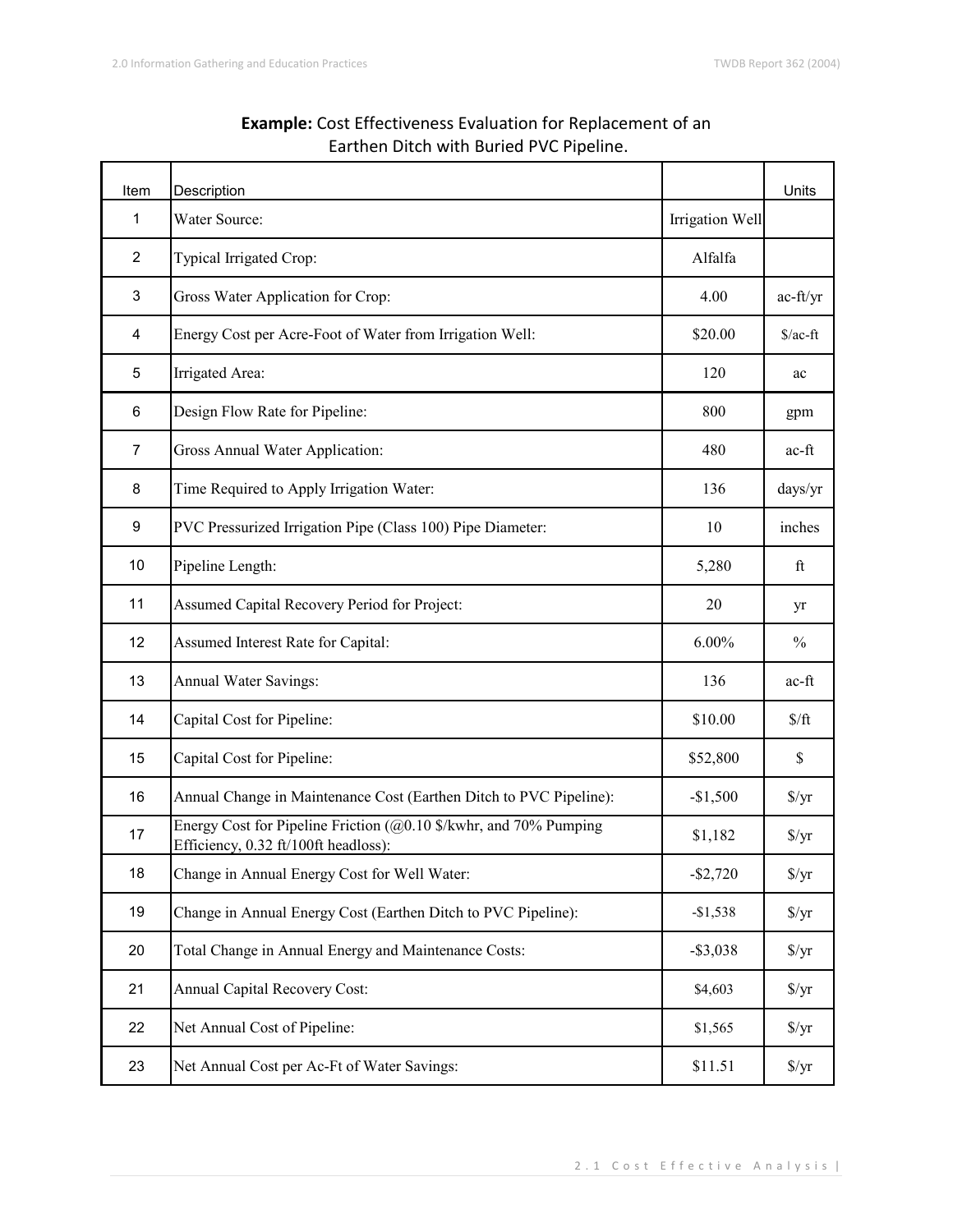- 1) **Water Source.** The source of water for this example is from an irrigation well. The source of water is important in determining the amount of energy savings from reduced pumping requirements as a result of the water conservation effort.
- 2) **Typical Irrigated Crop.** The type of crop proposed to be grown on the irrigated area. Crop type can be used to estimate the annual irrigation water requirement.
- 3) **Gross Water Application for Crop** is the annual amount of water anticipated to be applied to the field per acre of irrigated area and includes any water that may run off the field or infiltrate past the crop root zone.
- 4) **Energy Cost per Acre-Foot of Water from Irrigation Well**. The energy cost per acre-foot of water pumped from the irrigation well can be estimated based on the total pumping depth, discharge pressure, energy loss in the pump column, pump efficiency, motor or engine efficiency, and fuel or energy cost. (*See* Texas Agricultural Extension Service Publication L-2218).
- 5) **Irrigated Area** is the irrigated acreage of the field for which water will be supplied by the proposed pipeline.
- 6) **Design Flow Rate for Pipeline**. The design flow rate of the pipe is typically matched to amount of water available from the supply source (in this case an irrigation well) and the requirements of the irrigation system. For this example the design flow rate was assumed to be 800 gpm.
- 7) **Gross Annual Water Application** is the product of the items 3 and 5.
- 8) **Application Time** is the amount of time required to deliver the Gross Annual Water Application (item 7) using the Design Flow Rate of the Pipeline (item 6).
- 9) **PVC Plastic Irrigation Pipe Diameter** is commonly calculated as the commercially available pipe diameter that results in a water velocity in the pipeline of approximately 3 feet per second for the Design Flow Rate (item 6).
- 10) **Pipeline Length** is the length of the earthen ditch being replaced with pipe.
- 11) **Capital Recovery Period for Project.** The Capital Recovery Period is assumed to be either the cost of borrowing money for the project or the value of the lost opportunity that might have been realized had the capital funds been invested.
- 12) **Interest Rate for Capital Investment** was assumed to be 6 percent per year.
- 13) **Annual Water Savings** equals the amount of water lost to evaporation and seepage in the earthen canal. Losses from a properly installed PVC pipeline are approximately zero. The earthen ditch in the example was assumed to lose water at 1 acre-foot per mile per day the ditch is used to convey water.
- 14) **Installed Capital Cost** (including valves, air release, and other items). The cost of installing the proposed pipeline per linear foot. The cost includes all mobilization, equipment, labor, material, and other construction costs.
- 15) **Project Capital Cost** (including valves, air release, and other items) equals the product of item 14 and item 10.
- 16) **Annual Change in Maintenance Cost** (Earthen Ditch to PVC Pipeline): Earthen ditch usually requires periodic maintenance to remove vegetation and wind-blown sediments. Buried PVC pipe usually requires minimal maintenance but can require the occasional repair of leaks. The net decrease in cost was assumed.